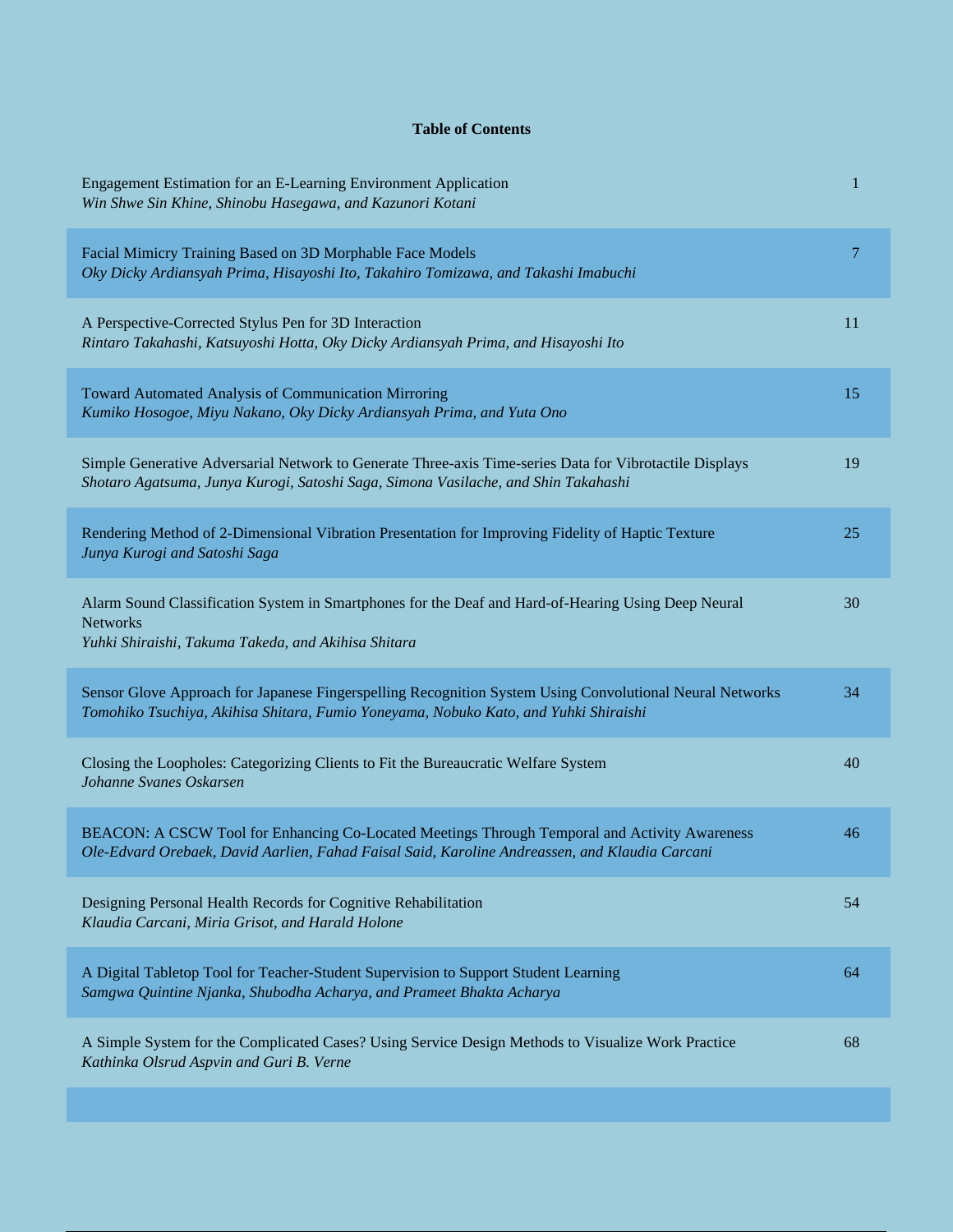| Cross-Use of Digital Learning Environments in Higher Education: A Conceptual Analysis Grounded in Common<br><b>Information Spaces</b><br>Diana Saplacan                                                                                             | 76  |
|-----------------------------------------------------------------------------------------------------------------------------------------------------------------------------------------------------------------------------------------------------|-----|
| Being a Reflexive Insider: The Case of Designing Maritime Technology<br>Yushan Pan                                                                                                                                                                  | 86  |
| Smart Home Techniques for Young People with Functional Disabilities<br>Daniel Einarson and Marijana Teljega                                                                                                                                         | 97  |
| Exploring Engagement in Distributed Meetings during COVID-19 Lock-down<br>Fahad Said and Klaudia Carcani                                                                                                                                            | 104 |
| An Analysis of Independent Living Elderly's Views on Robots: A Descriptive Study from the Norwegian Context<br>Diana Saplacan, Jo Herstad, and Zada Pajalic                                                                                         | 113 |
| Uses of Interactive Devices such as Artificial Intelligence Solutions for the Improvement of Human-Computer<br>Interactions Through Telemedicine Platforms in France<br><b>Bourret Christian and Depeyrot Therese</b>                               | 123 |
| Decision-making in Game Development Process - A Systematic Review<br>Regis Batista Perez, Leandro Marques do Nascimento, Alberto de Lima Medeiros, and Tiago Beltrao Lacerda                                                                        | 130 |
| Human Factors in Exhaustion and Stress of Japanese Nursery Teachers: Evidence from Regression Model on a<br><b>Novel Dataset</b><br>Tran Phuong Thao, Midori Takahashi, Nobuo Shigeta, Mhd Irvan, Toshiyuki Nakata, and Rie Shigetomi<br>Yamaguchi  | 136 |
| Building Guidelines for UNESCO World Heritage Sites' Apps<br>Joatan Preis Dutra                                                                                                                                                                     | 142 |
| Development of a Wearable Vision Substitution Prototype for Blind and Visually Impaired That Assists in<br>Everyday Conversatio<br>Anna Kushnir and Nicholas H. Muller                                                                              | 153 |
| FatCombat: A Health Video Game for Education and Promotion of the Recommended Fat Intake among Children<br>Ismael Edrein Espinosa-Curiel, Edgar Pozas-Bogarin, Janeth Aguilar-Partida, Maryleidi Hernandez-Arvizu, and<br>Edwin Emeth Delgado-Perez | 157 |
| Trust Me! I can be a Designated Driving Assistant<br>Misbah Javaid, Vladimir Estivill-Castro, and Rene Hexel                                                                                                                                        | 164 |
| Enhancing Human Trust and Perception of Robots Through Explanations<br>Misbah Javaid, Vladimir Estivill-Castro, and Rene Hexel                                                                                                                      | 172 |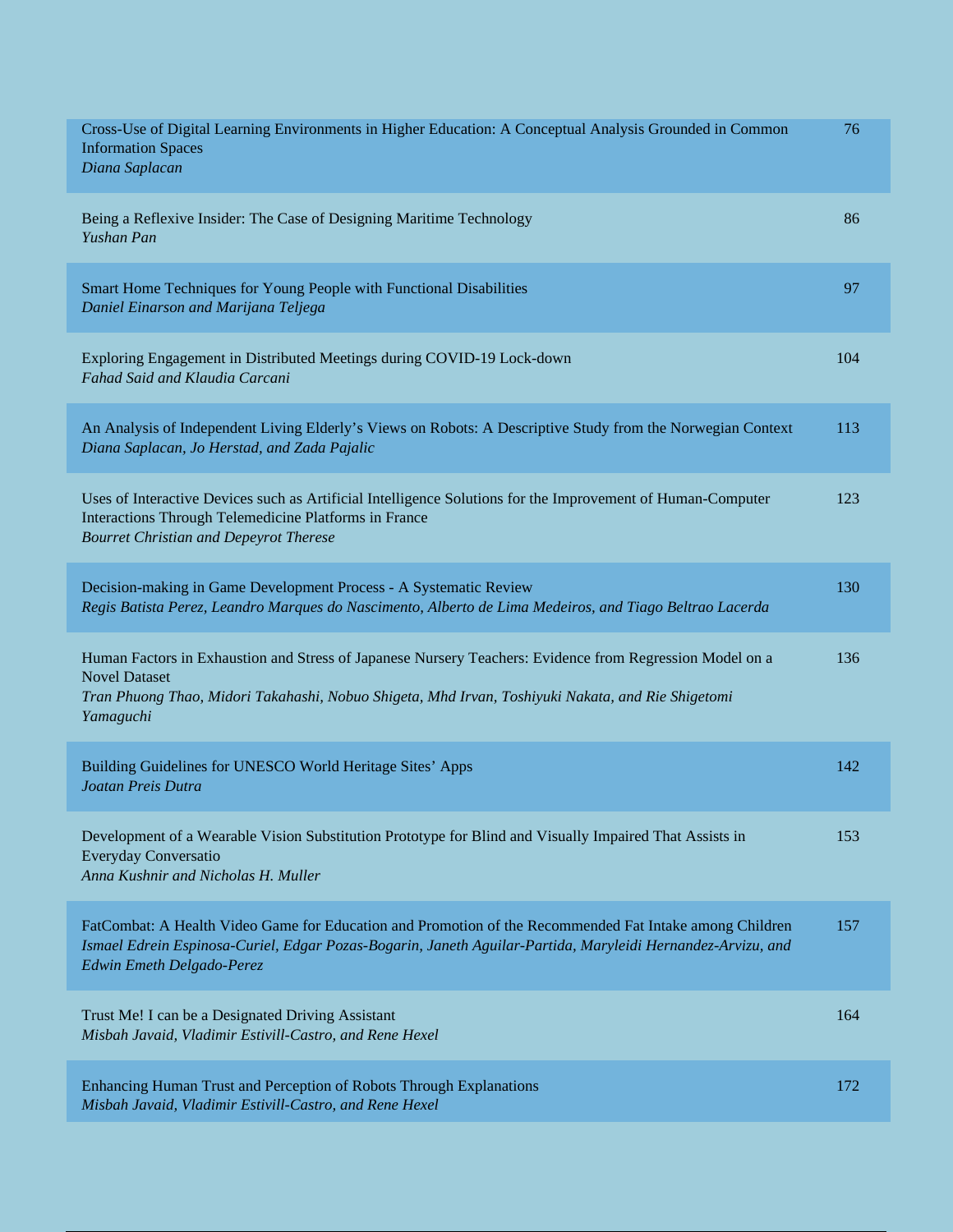| Handedness Detection Based on Drawing Patterns using Machine Learning Techniques<br>Jungpil Shin and Md Abdur Rahim                                                                                                      | 182 |
|--------------------------------------------------------------------------------------------------------------------------------------------------------------------------------------------------------------------------|-----|
| The Changing Nature of Childhood Environments: Investigating Children's Interactions with Digital Voice<br>Assistants in Light of a New Paradigm<br>Janik Festerling                                                     | 186 |
| Exploring the Role of Children as Co-Designers – Using a Participatory Design Study for the Construction of a<br>User Experience Questionnaire<br>Lea Wobbekind, Thomas Mandl, and Christa Womser-Hacker                 | 192 |
| Enabling Expert Critique at Scale with Chatbots and Micro Guidance<br>Carlos Toxtli-Hernandez and Saiph Savage                                                                                                           | 196 |
| Mental Model Construction Process and the Time Variation<br>Toshiki Yamaoka                                                                                                                                              | 204 |
| Analysis Method for One-to-one Discussion Process for Research Progress Using Transition Probability of<br><b>Utterance Types</b><br>Seiya Tsuji, Yoko Nishihara, Wataru Sunayama, Ryosuke Yamanishi, and Shiho Imashiro | 210 |
| Usability Testing in the National Information Processing Institute, Poland<br>Katarzyna Turczyn and Agnieszka Lepianka                                                                                                   | 214 |
| Reactions to Immersive Virtual Reality Experiences Across Generations X, Y, and Z<br>Zbigniew Bohdanowicz, Jaroslaw Kowalski, Daniel Cnotkowski, Pawel Kobylinski, and Cezary Biele                                      | 221 |
| Detection of Safety Checking Actions at Intersections Significant for Patients with Cognitive Dysfunction<br>Tomoji Toriyama and Akira Urashima                                                                          | 229 |
| Smartphone Devices in Smart Environments: Ambient Assisted Living Approach for Elderly People<br>Roua Jabla, Maha Khemaja, Felix Buend?a, and Sami Faiz                                                                  | 235 |
| UI Design Pattern Selection Process for the Development of Adaptive Apps<br>Amani Braham, Maha Khemaja, Felix Buendia, and Faiez Gargouri                                                                                | 242 |
| <b>Towards Context Adaptation in Ubiquitous Applications</b><br>Mohamed Sbai, Faouzi Moussa, and Hajer Taktak                                                                                                            | 249 |
| A Cross Domain Lyrics Recommendation from Tourist Spots Reviews with Distributed Representation of Words<br>Yihong Han, Ryosuke Yamanishi, Yoko Nishihara, and Kenta Oku                                                 | 255 |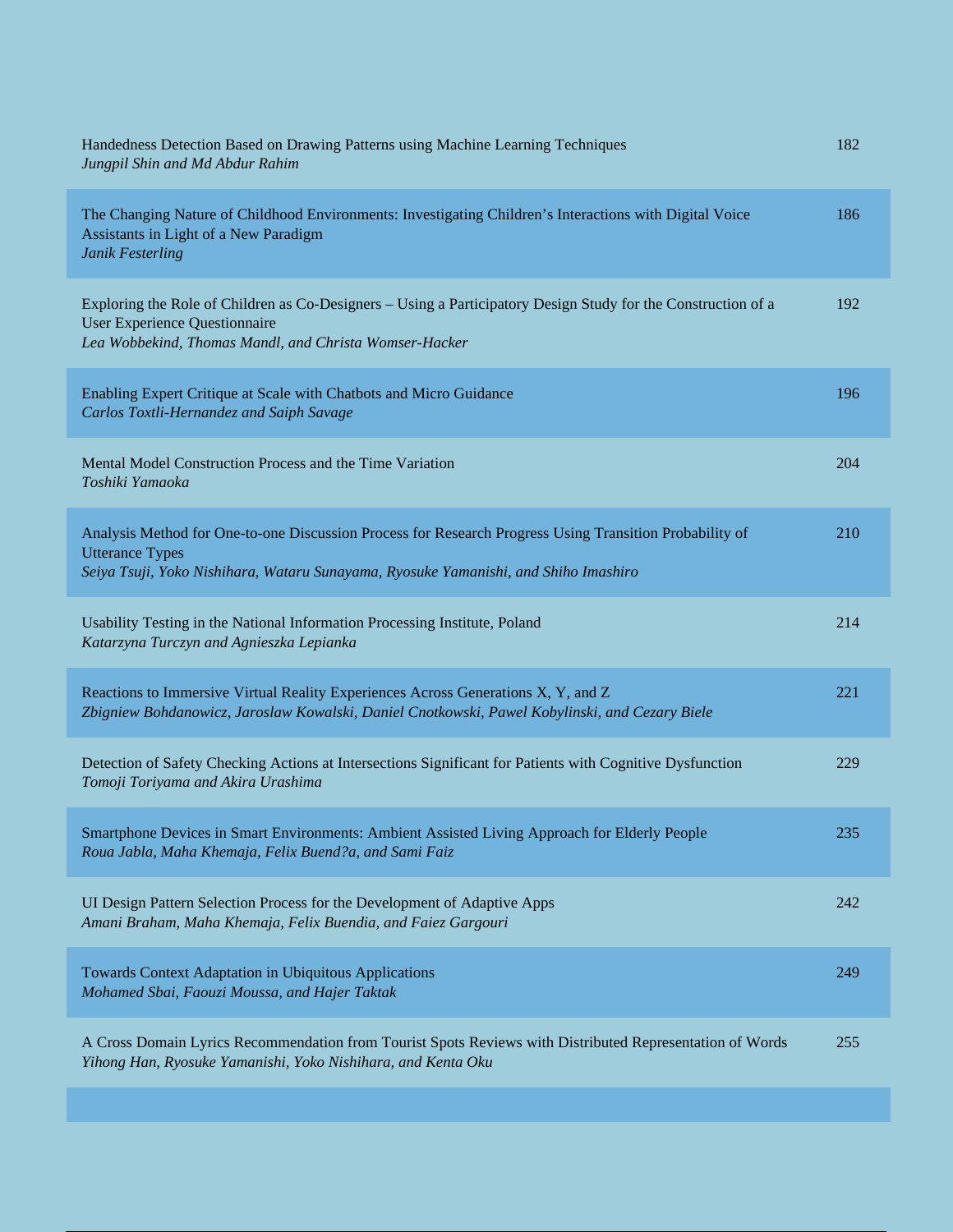| Time-Variable Analysis of Accommodation Reviews Based on a Hierarchical Topic Model<br>Yujiro Sato, Ryosuke Yamanishi, and Yoko Nishihara                                                       | 259 |
|-------------------------------------------------------------------------------------------------------------------------------------------------------------------------------------------------|-----|
| An Approach Towards Artistic Visualizations of Human Motion in Static Media Inspired by the Visual Arts<br>Anastasia Rigaki, Nikolaos Partarakis, Xenophon Zabulis, and Constantine Stephanidis | 264 |
| An Approach for the Visualization of Crafts and Machine Usage in Virtual Environments<br>Evropi Stefanidi, Nikolaos Partarakis, Xenophon Zabulis, and George Papagiannakis                      | 271 |
| Comparisons Among Different Types of Hearing Aids: A Pilot Study on Ergonomic Design of Hearing Aids<br>Fang Fu and Yan Luximon                                                                 | 277 |
| Detection of Strong and Weak Moments in Cinematic Virtual Reality Narration with the Use of 3D Eye Tracking<br>Pawel Kobylinski and Grzegorz Pochwatko                                          | 280 |
| Integrating Human Body MoCaps into Blender using RGB Images<br>Jordi Sanchez-Riera and Francesc Moreno-Noguer                                                                                   | 285 |
| Serious Games with Serious Aims - The Design and Development of a Serious Game for Construction Based<br>Learners<br>Lauren Maher, Shaun Ferns, Matt Smith, and Mark Keyes                      | 291 |
| The Use of Virtual Reality in Mindfulness Meditation<br>Gabriela Gorska, Daniel Cnotkowski, Pawel Kobylinski, and Cezary Biele                                                                  | 296 |
| A Study on Virtual Reality Work-Space to Improve Work Efficiency<br>Xu Tianshu and Hasegawa Shinobu                                                                                             | 304 |
| AI - Based Approach for Mobile User Interface Adaptation<br>Hajer Dammak, Meriem Riahi, and Faouzi Moussa                                                                                       | 310 |
| A Fuzzy Logic Approach for Dynamic User Interests Profiling<br>Abd El Heq Silem, Hajer Taktak, and Faouzi Moussa                                                                                | 317 |
| The Benefits of Combining Paper- and Video- Based Prototypes for User Interface Evaluation<br>Hayet Hammami, Fatoumata Camara, Gaelle Calvary, Meriem Riahi, and Faouzi Moussa                  | 324 |
| Applying Design Thinking to Address Users ATM Deposits Needs. A Case Study on the Financial Sector<br>Arturo Moquillaza, Joel Aguirre, Fiorella Falconi, and Freddy Paz                         | 330 |
| Trust Metrics to Measure Website User Experience<br>Andreia Rodrigues Casare, Tania Basso, and Regina Lucia de Oliveira Moraes                                                                  | 337 |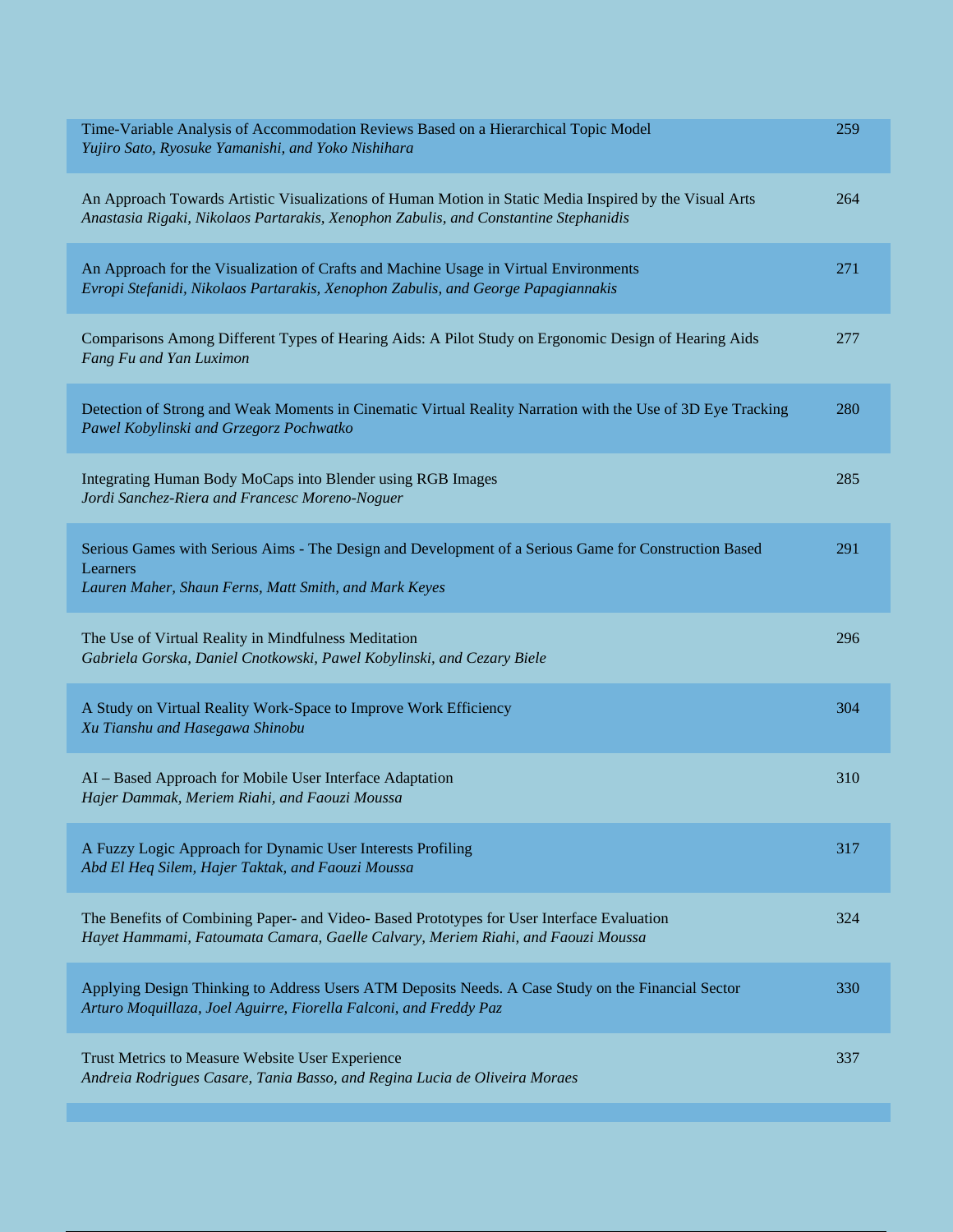| How Users Perceive Authentication of Choice on Mobile Devices<br>Akintunde Oluwafemi and Jinjuan Feng                                                                                            | 345 |
|--------------------------------------------------------------------------------------------------------------------------------------------------------------------------------------------------|-----|
| Rule-based Intelligent System for Dictating Mathematical Notation in Polish<br>Agnieszka Bier and Zdzislaw Sroczynski                                                                            | 352 |
| NICER - Aesthetic Image Enhancement with Humans in the Loop<br>Michael Fischer, Konstantin Kobs, and Andreas Hotho                                                                               | 357 |
| Social Media Usage in Supporting Children with Cognitive Disabilities and Their Caregivers from Saudi Arabia:<br>A Qualitative Analysis<br>Reem Alshenaifi and Jinjuan Heidi Feng                | 363 |
| Design Guidelines for Educational Games Targeting Children<br>Emma Nilsson, Marie Sjolinder, Asa Cajander, Olov Stahl, and Erik Einebrant                                                        | 370 |
| How-To: Instructional Video. Recommendations for the Design of Software Video Trainings for Production<br>Workers<br>Maximilian Tandi, Lorena Niebuhr, and Eva-Maria Jakobs                      | 378 |
| <b>Embodied Conversational Agent for Emotional Recognition Training</b><br>Karl Daher, Zeno Bardelli, Jacky Casas, Elena Mugellini, Omar Abou Khaled, and Denis Lalanne                          | 384 |
| 3D Virtual Try-On System Using Personalized Avatars: Augmented Walking in the Real World<br>Yuhan Liu, Yuzhao Liu, Shihui Xu, Jingyi Yuan, Xitong Sun, Kelvin Cheng, Soh Masuko, and Jiro Tanaka | 391 |
| Rethinking the Fashion Show: A Personal Daily Life Show Using Augmented Reality<br>Shihui Xu, Yuhan Liu, Yuzhao Liu, Kelvin Cheng, Soh Masuko, and Jiro Tanaka                                   | 399 |
| Hybrid Control and Game Design for BCI-integrated Action FPS Game<br>Supachai Tengtrakul and Setha Pan-ngum                                                                                      | 408 |
| Literature Review on Accessibility Guidelines for Self-service Terminals<br>Yuryeon Lee, Sunyoung Park, Hwaseung Jeon, and Hyun K. Kim                                                           | 415 |
| Developing Positive Attitudes Towards Cooperative Problem Solving by Linking Socio-emotional and Cognitive<br>Intentions<br>Masato Kuno, Yoshimasa Ohmoto, and Toyoaki Nishida                   | 419 |
| UX Evaluation of a Mobile Application Prototype for Art Museum Visitors<br>Pekka Isomursu, Minna Virkkula, Karoliina Niemela, Jouni Juntunen, and Janne Kumpuoja                                 | 428 |
| Comparison of Input Methods and Button Sizes in Augmented Reality Devices                                                                                                                        | 434 |